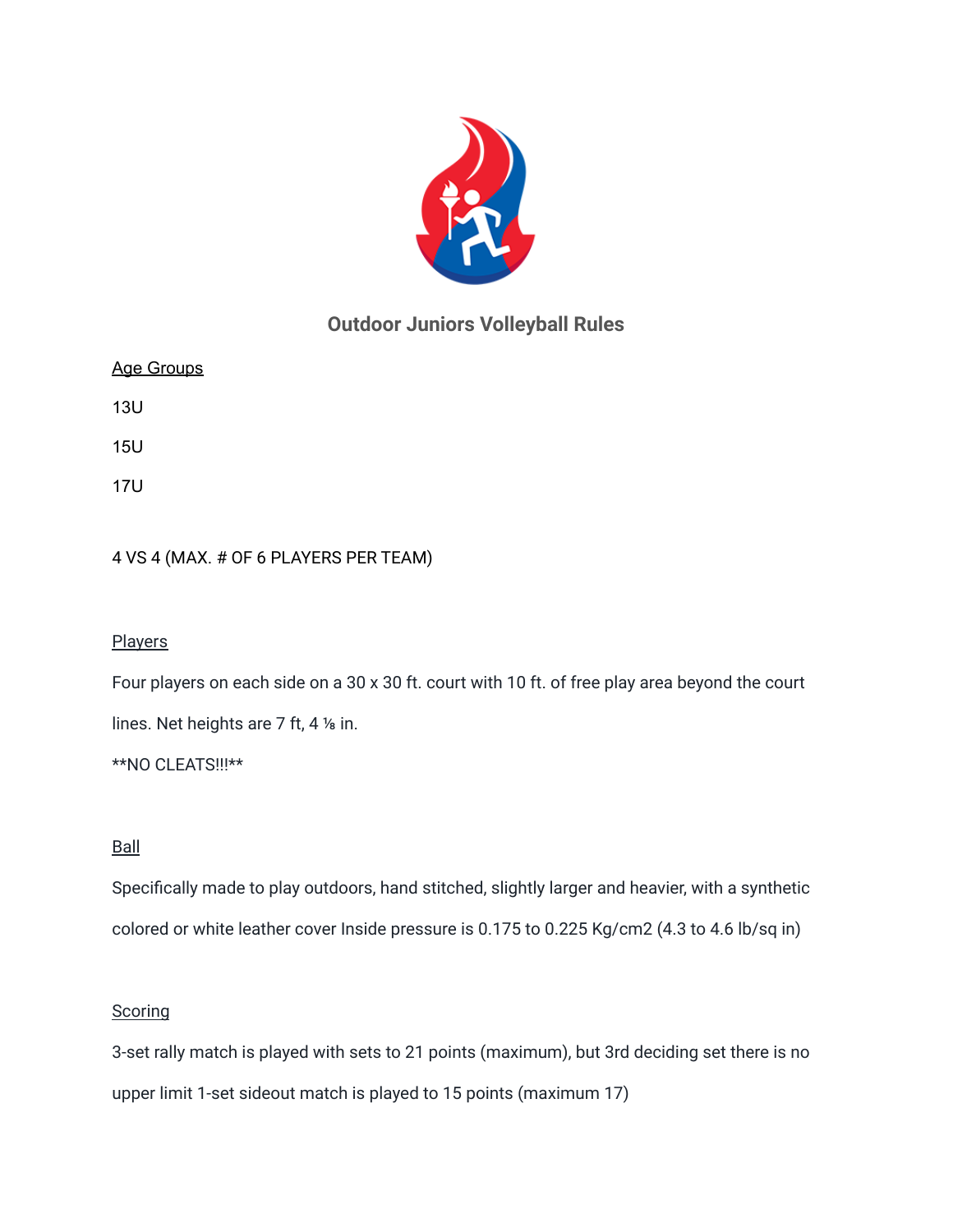In rally scoring either team can score a point; in sideout scoring teams can only score points on their own service

# Ball contact/playing the ball Maximum 3 shots per side (contacts) The block counts as a contact The net cannot be touched, even after the ball has hit the ground (continuation rule) Ball can be played with any part of the body (except to serve) If the ball is attacked as a hard driven ball (not touching the net on the way over), the defending team may slightly hold their first shot in defense The ball may be held by two players simultaneously at the net (joust) The attack cannot be completed with use of open hand or fingers (tip) If the ball is set over the net as an attack it must travel perpendicularly to the players shoulder line

Hand Setting- The calling of infractions on hand sets has been historically inconsistent in Raleigh and surrounding areas. There is a common misconception that handsets can be judged based on the number of rotations by the ball in the air. No such criterion has appeared in any recognized outdoor volleyball rule set in recent history. The USAV Outdoor Volleyball Rule Book Clarifies this matter:

Rotation of a set ball may indicate a held ball or multiple contacts during the set but in itself is not a fault.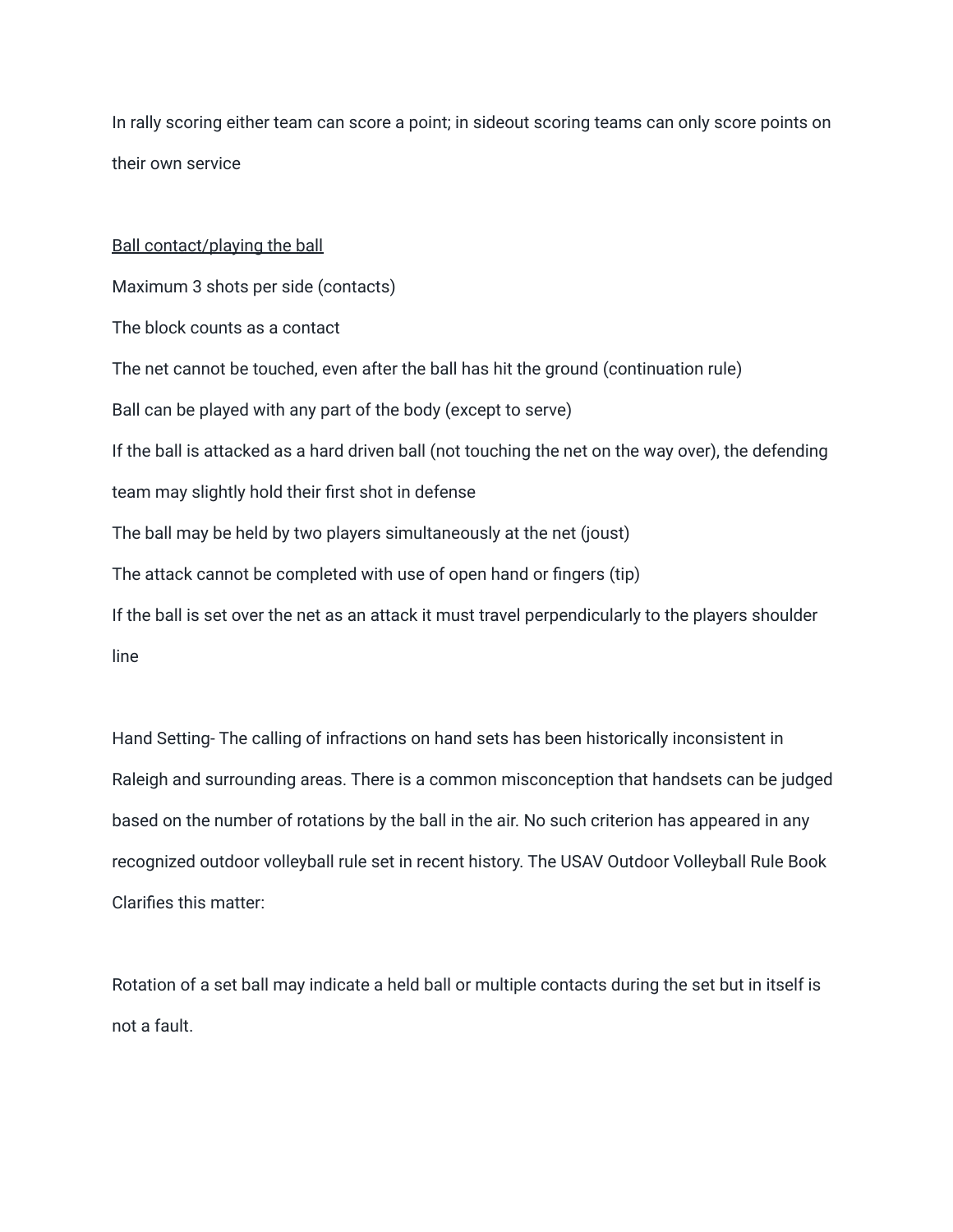It is also worth noting that the AVP, FIVB and USA have followed the trend of loosening up on hand setting calls. The purpose of this change is to encourage longer rallies, and decrease the number of rallies decided by the officials. Even so, we encourage you to call your faults.

#### Timeouts/substitutions/court changes

Time Outs a single one-minute time out per team per set is allowed. Teams swap courts every multiple of a point (eg: for 7 pts it is 6:1, 3:4, etc…) No positional or rotational faults except service order

#### **Other**

Hard Driven Ball- Finger Action (Beach Dig) allowed for first contact on a hard-driven ball. Hard-Driven is defined as a ball you don't have time to think about to play with your hands. Court Boundary- Entering any adjacent court that is scheduled for competition during play is a fault.

Game Delay Forfeiture- Any delay longer than 5 minutes creates a forfeiture of the current set, including those caused by injury. The Tournament Director has discretion to extend injury time-outs.

No Courtesy Rule- Any player can serve to any opposing player regardless of who has served previously.

A Net is a Net- If you contact any portion of the net during play, it is a fault.

No Centerline Violations- If a player goes under the net during play, it is not a faut, unless it interferes with the other team's ability to make an immediate play the ball.

Players cannot deliberately prevent the opposition from seeing the server (screening).

In the case of injury, a once only five minute-rest (maximum) is allowed.